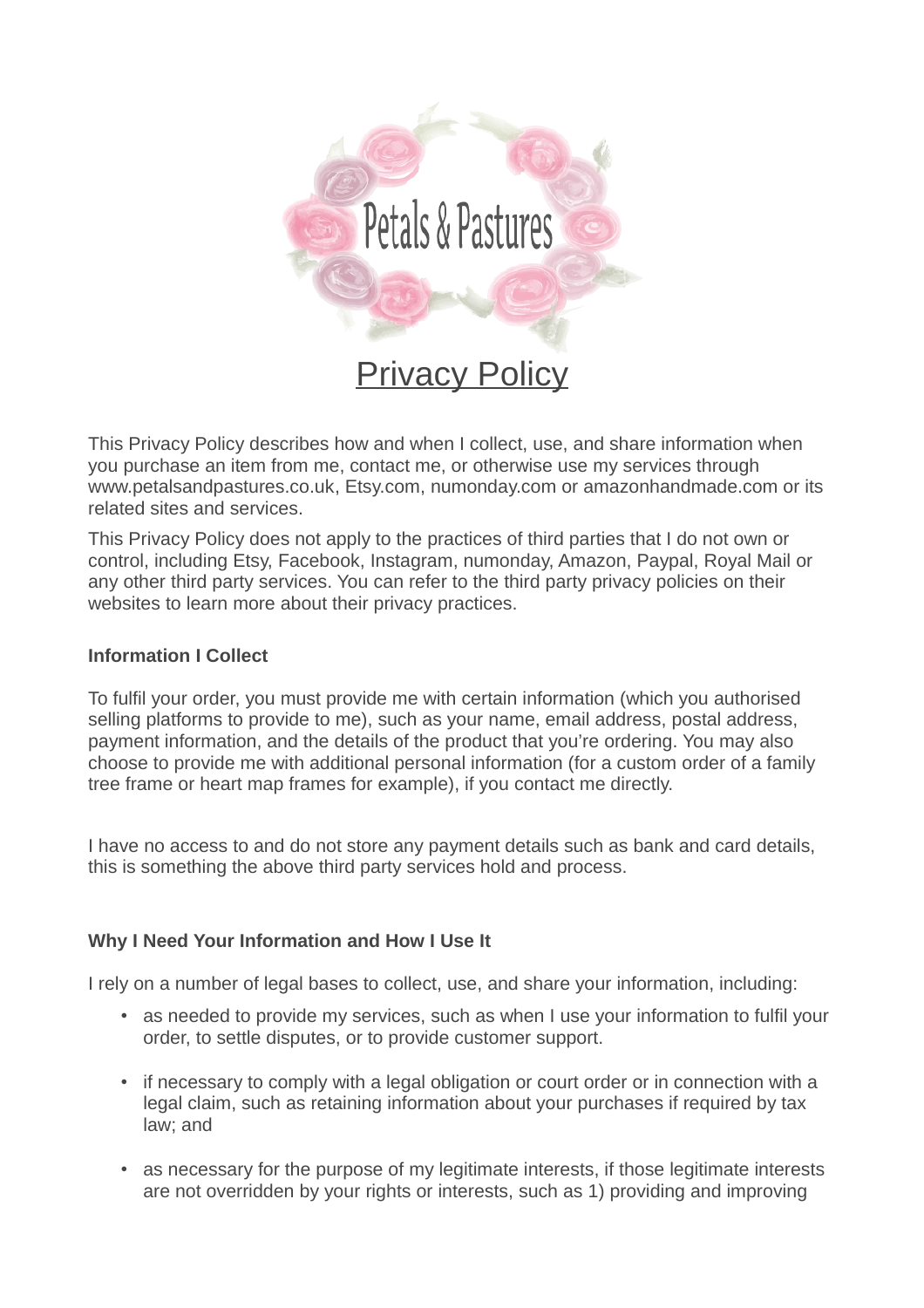my services. I use your information to provide the services you requested and in my legitimate interest to improve my services; and 2) Compliance with the Etsy Seller Policy and Terms of Use. I use your information as necessary to comply with my obligations under the Etsy Seller Policy and Terms of Use.

## **Information Sharing and Disclosure**

Information about my customers is important to my business. I share your personal information for very limited reasons and in limited circumstances, as follows:

- Etsy. I share information with Etsy as necessary to provide you my services and comply with my obligations under both the Etsy Seller Policy and Etsy Terms of Use.
- •
- Petalsandpastures.co.uk I share information with Create hosting where necessary to provide you my services and collect your order and shipping information.
- Service providers and social media platforms I engage certain trusted third parties to perform functions and provide services to my shop, such as delivery companies - Royal Mail and to operate my business through, such as Facebook and Instagram. I will share your personal information with these third parties, but only to the extent necessary to perform these services.
- Compliance with laws. I may collect, use, retain, and share your information if I have a good faith belief that it is reasonably necessary to: (a) respond to legal process or to government requests; (b) enforce my agreements, terms and policies; (c) prevent, investigate, and address fraud and other illegal activity, security, or technical issues; or (d) protect the rights, property, and safety of my customers, or others.

#### **Data Retention**

I retain your personal information only for as long as necessary to provide you with my services and as described in my Privacy Policy. However, I may also be required to retain this information to comply with my legal and regulatory obligations, to resolve disputes, and to enforce my agreements. I generally keep your data for the following time period: 7 years.

All hard copies of any data, including postage receipts, and information collected in my order book, will be stored in a key locked cabinet within my locked office. Postage receipts are kept for reference should any problems arise with deliveries, as well as for accounting purposes.

When any confidential data is to be disposed of, I use a cross cut shredder.

Any digital data is stored on my PC which is password protected, only accessible through the platforms stated above. I also have various apps on my phone, for example, Etsy, so I can access orders and contact you on the go.